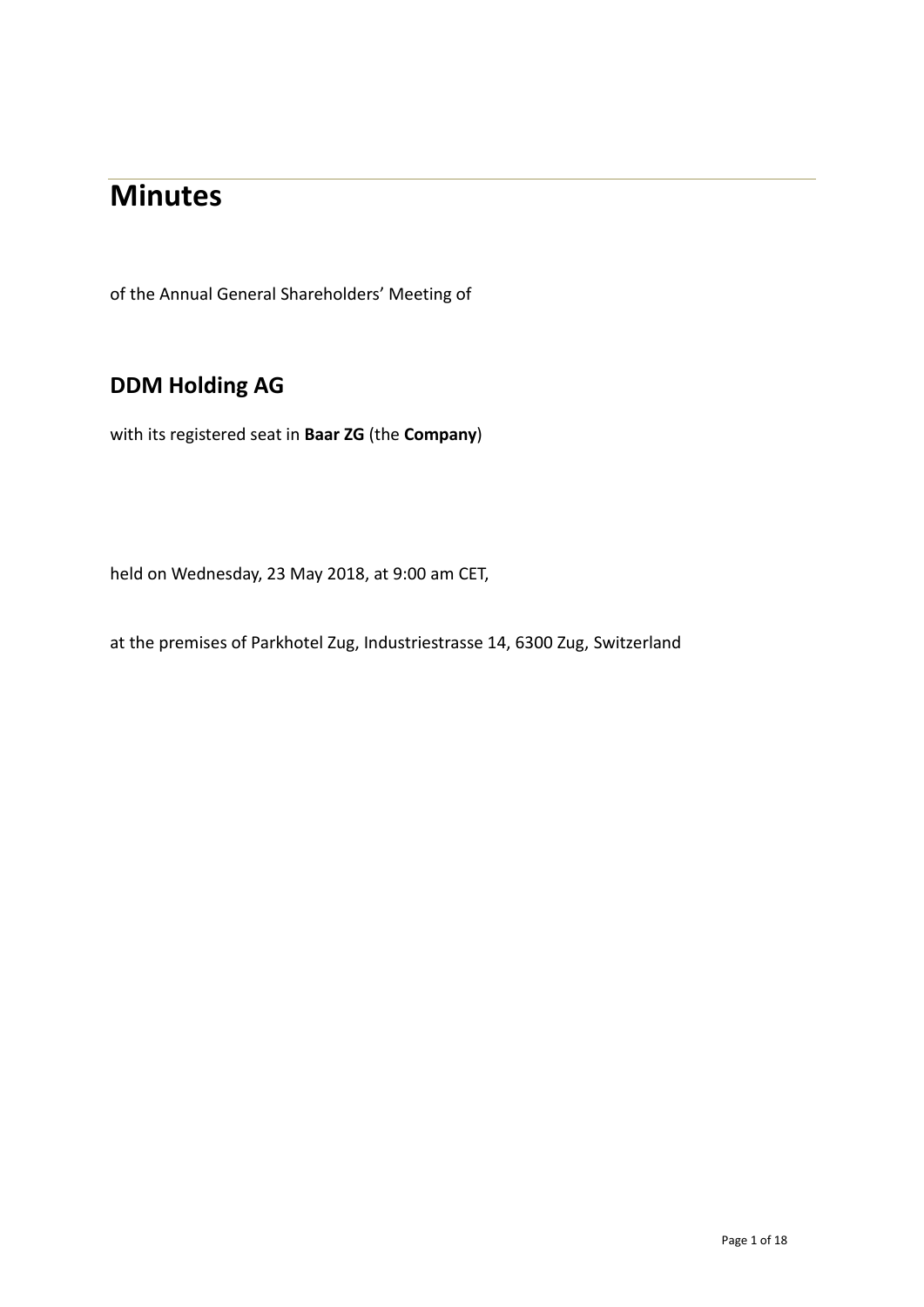#### **1. Welcome**

Dear shareholders, dear guests, I am happy to welcome you to the 2018 Annual General Shareholders' Meeting of DDM Holding AG in Zug.

First of all, please allow me to introduce myself and my colleagues on the stage. My name is Kent Hansson and I am the Chairman of DDM Holding AG.

I would like to welcome Daniel Bill, lawyer and public notary of the Canton of Zug from ADVOKATUR+NOTARIAT**BILL**, in Cham, who is acting as secretary and responsible for taking the minutes and drawing up a public deed relating to the resolutions on agenda item 7. I would like to point out that Mr. Bill is authorized to make editorial changes and additions of formal nature to the documents concerning the application for entry in the register of commerce autonomously and without convening a general meeting. Any discussion, negotiation as well as any other agenda item will not be subject to the public deed but subject to the separate meeting minutes.

I would also like to welcome Dr. Florian S. Jörg, who was appointed by the last Ordinary General Shareholders' Meeting as independent proxy. I would like to use this opportunity to point out that the Board of Directors proposes to re-elect Dr. Florian S. Jörg as independent proxy for a term of one year ending after completion of the next Annual General Shareholders' Meeting. The election will be subject to agenda item 4.5.

Furthermore, I would also like to welcome PricewaterhouseCoopers AG, represented by Norbert Kühnis, who was appointed by the last Annual General Shareholders' meeting as auditors. I would like to use this opportunity to point out that the Board of Directors proposes to re-elect PricewaterhouseCoopers as auditors for a term of one year ending after completion of the next Annual General Shareholders' Meeting. The election will be subject to agenda item 4.6.

I will structure today's Annual General Shareholders' Meeting as follows: First, I will open the Annual General Shareholders' Meeting with some formal remarks. Thereafter I will pass on to the items on the agenda as set forth in the invitation to this Annual General Shareholders' Meeting dated 26 April 2018.

#### **2. Formal findings**

After this general introduction I will continue with the agenda items of this AGM. Beforehand I would like to formally establish what follows: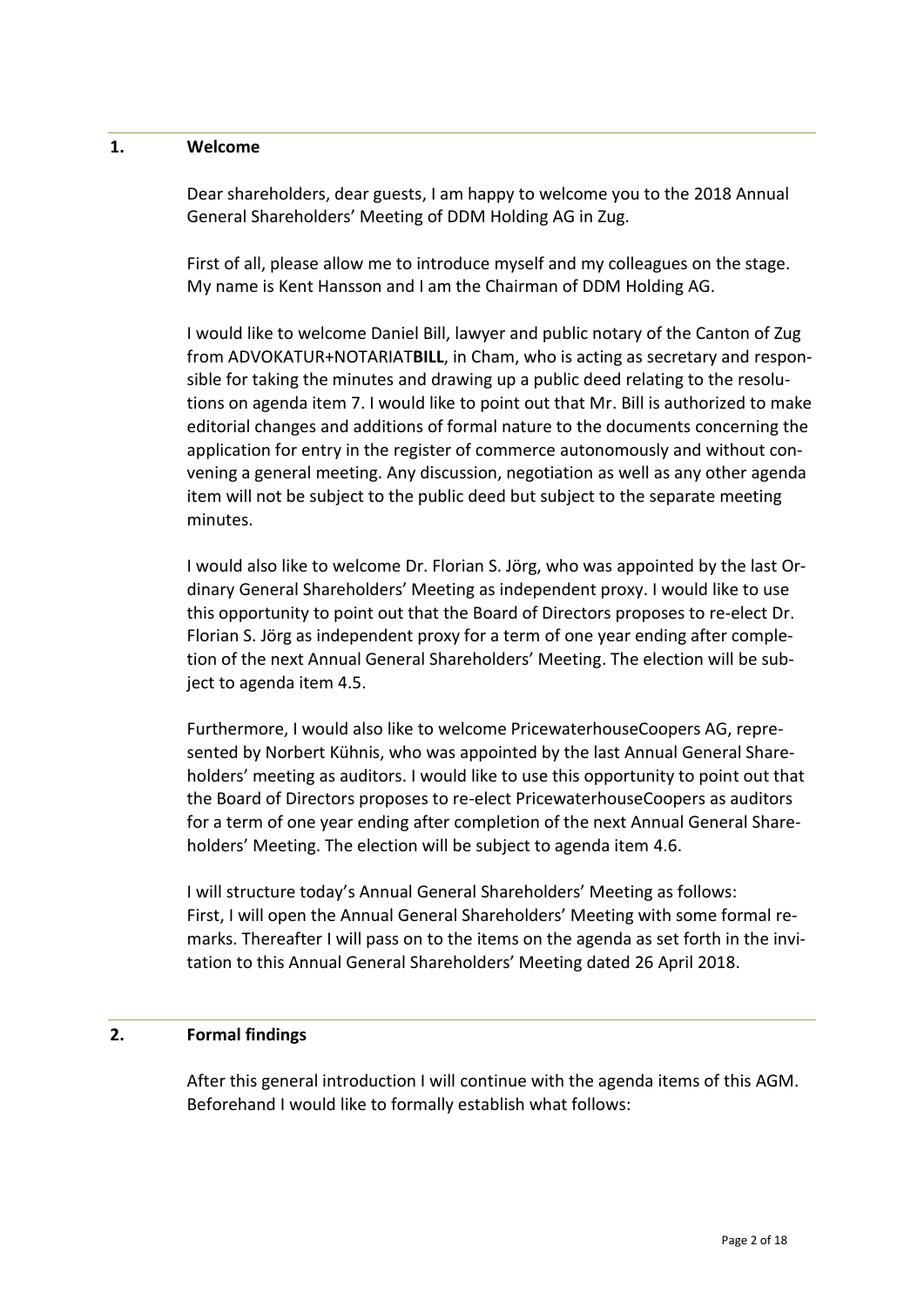#### **2.1. Secretary and Voting Teller**

According to article 10 paragraph 2 of the Articles of Association the Chairman designates a secretary and the voting teller.

I therefore appoint

- Daniel Bill, as secretary and keeper of the minutes; and
- Fredrik Olsson, CFO, as voting teller.

#### **2.2. Notice of this Annual General Shareholders' Meeting**

This Annual General Shareholders' Meeting was convened in accordance with the statutory and legal requirements by single publication via press release and on the DDM website on 26 April 2018 and via single publication in the Swiss Official Gazette of Commerce on 30 April 2018. The invitation stated the agenda items and the proposals of the Board of Directors.

Therefore, I declare that today's Annual General Shareholders' Meeting has been validly convened and constituted in accordance with statutory and legal requirements.

#### **2.3. Notification of the agenda items and motions of the Board of Directors**

The agenda items and the proposals of the Board of Directors were duly stated in the invitation. I note that no request has been made by shareholders to have an item added to the agenda.

Are there any objections to the agenda? This is not the case.

#### **2.4. Board of Directors**

All members of the Board of Directors are attending this Annual General Shareholders' Meeting.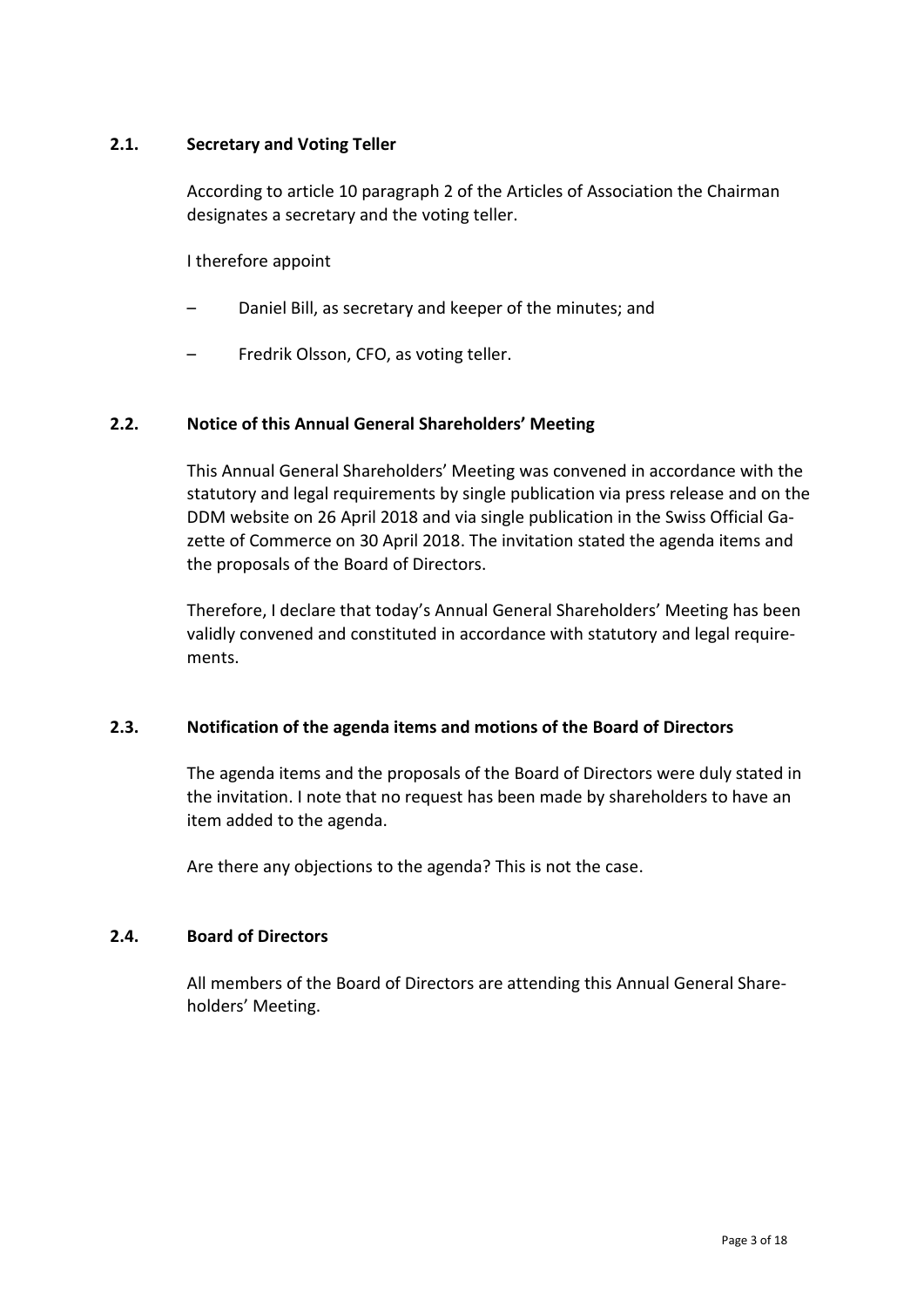#### **2.5. No members of the corporate bodies**

No members of the corporate bodies nor any other dependent person are proposed as a proxy in the sense of article 689c CO, nor do proxy holders for deposited shares exercise membership rights pursuant to article 689d CO.

#### **2.6. Ballots and elections**

The ballots regarding the agenda items as well as any points of order, i.e. questions which concern the course of the meeting shall be taken on a show of hands and by means of subtraction method. I will proceed in detail as follows:

- First, the shareholders which approve a motion are requested to testify by a show of hands.
- Subsequently the shareholders which decline a motion are requested to testify by a show of hands. The voting cards are numbered, and I will announce the corresponding number for each agenda item. The corresponding voting card bearing the imprint "Against" has to be detached.
- The shareholders who would like to abstain from voting are requested to testify by a show of hands. The corresponding voting card bearing the imprint "Abstention" has to be detached.
- The voting teller will then collect these voting cards with the imprint "Against" respectively "Abstention".
- After the evaluation of the "NAYS" and the "ABSTENTIONS" I will announce the result.

Are there any objections to this procedure? This is not the case.

#### **2.7. Notification of the attendance figures**

The number of shareholders present and the votes represented as well as the share capital represented have been determined by the entrance check.

Shares present and/or represented in total: 7'233'853

I would like to point out that the resolutions on agenda item 7 will require a qualified majority of at least two-thirds of the voting rights represented and an absolute majority of the nominal value of shares represented. Given the attendance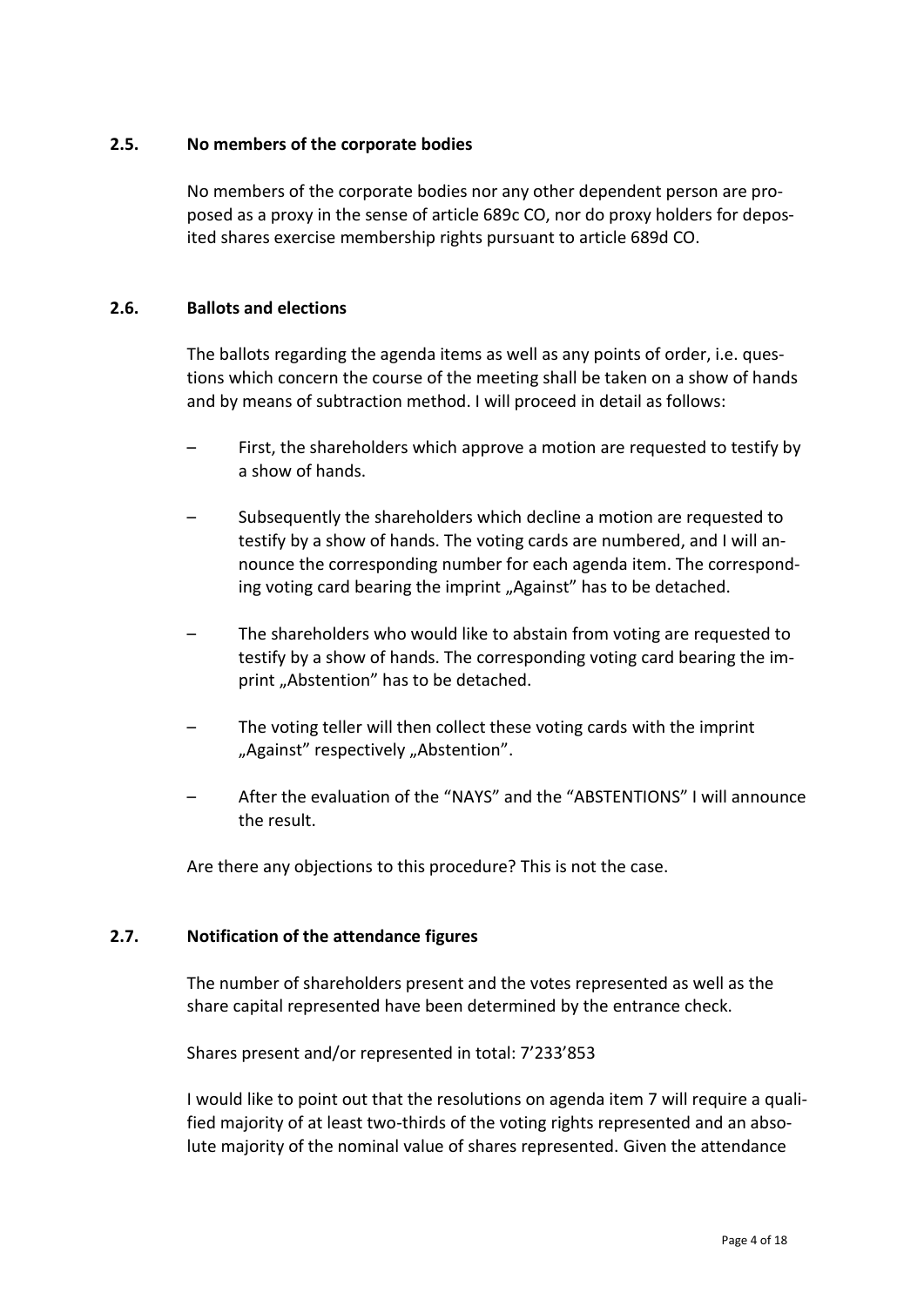figures, the qualified majority will be reached if at least 4'822'568 votes are cast in approval of a resolution.

#### **2.8. Organizational remark**

In case the quorum changes during the meeting due to the late arrival or the early leaving of shareholders, I will disclose the number of represented shares and the current majority when announcing the voting results. For this reason, I ask you to kindly show your voting card at the entrance check if leaving the room during the meeting.

#### **2.9. Rules on the discussion**

I request all shareholders who would like to speak during the meeting to kindly stand up, give their name, surname and place of residence for the attention of the minutes. I also kindly ask you to speak only about the agenda item that you have chosen to speak about and to limit yourselves to the essentials.

In case too many shareholders would like to speak about the same agenda item and/or give a longer speech, I reserve the right to limit the speaking time.

#### **2.10. Establishment of a quorum**

I hereby declare that today's Annual General Shareholders' Meeting has been duly constituted and has a quorum regarding the scheduled agenda items. The agenda items were approved by you. Consequently, the Annual General Shareholders' Meeting has a quorum for the scheduled agenda items.

Are there any objections to these findings? This is not the case.

#### **3. Agenda Items**

Now we pass on to

# **3.1. Agenda item 1: Approval of the Annual Report, the Statutory Financial Statements and the Consolidated Financial Statements 2017**

The annual report, the statutory financial statements and the consolidated financial statements 2017 were published on 29 March 2018 and made available on the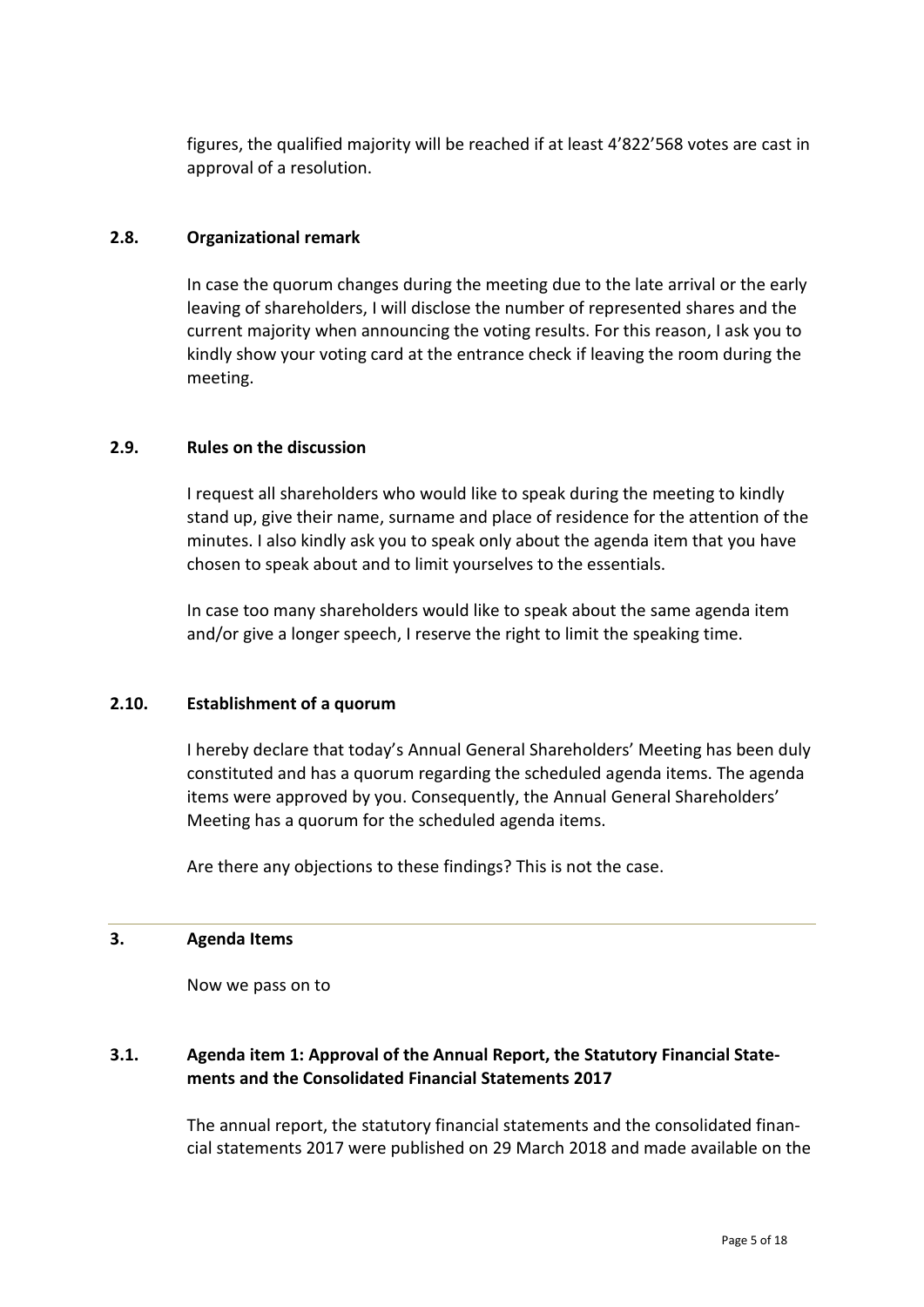Company's website. They have also been available for inspection at the headquarters of DDM Holding AG.

PricewaterhouseCoopers AG, Luzern, acted as auditor of DDM Holding AG for the business year 2017. PricewaterhouseCoopers has audited our Company's statutory financial statements 2017 as well as the consolidated financial statements 2016 and has issued its auditor's report as set out in the annual report. I would now like to ask Norbert Kühnis, who represents PricewaterhouseCoopers at today's Annual General Shareholders' Meeting, if PricewaterhouseCoopers wishes to make any additions regarding its auditor's report.

Norbert Kühnis has no such additions.

The Board of Directors proposes to approve the annual report, the statutory financial statements and the consolidated financial statements 2017.

Would you like to discuss this agenda item? This is not the case.

Let us proceed to the ballot:

- Who wants to approve the proposal of the Board of Directors concerning the approval of the annual report, the statutory financial statements and the consolidated financial statements 2017? All voting shares.
- Who wants to decline this proposal? None.
- Who wants to abstain from voting? None.

You have approved the proposal of the Board of Directors regarding the approval of the annual report, the statutory financial statements and the consolidated financial statements 2017. Thank you.

Next, we come to:

#### **3.2. Agenda item 2: Appropriation of Available Earnings 2017**

The annual financial statements for the business year 2017 show a profit for the year in the amount of CHF 875'909, or EUR 794'480, and a retained loss carried forward in the amount of CHF 145'518, or EUR 162'588, resulting in an accumulated net profit of CHF 693'871, or EUR 600'297. The Board of Directors proposes to carry forward this net profit.

Do you request a discussion about this agenda item? This is not the case.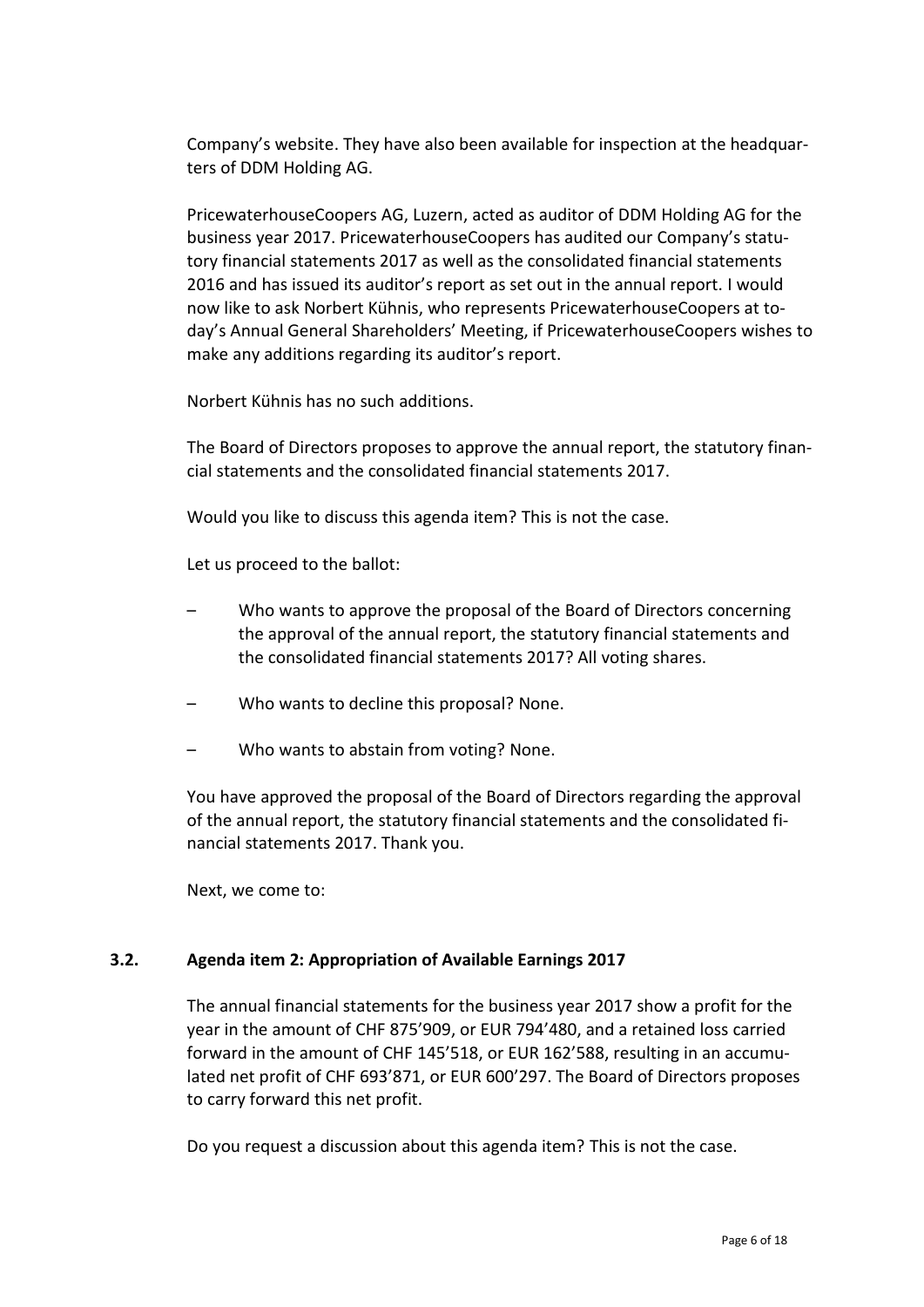Let us proceed to the ballot:

- Who wants to approve the proposal of the Board of Directors concerning the appropriation of the annual results? All voting shares.
- Who wants to decline this proposal? None.
- Who wants to abstain from voting? None.

You have approved the Board of Directors' proposal regarding the appropriation of the annual results. Thank you.

We will continue with:

# **3.3. Agenda item 3: Discharge of the Members of the Board of Directors and of the Members of the Executive Management**

The Board of Directors proposes to grant discharge to all members of the Board of Directors and the Executive Management of DDM Holding AG for their activities in the business year 2017.

Do you request a discussion about this agenda item? This is not the case.

Before we proceed to the ballot, I would like to point out that those persons who have participated in the management of the Company are not authorized to participate in this ballot regarding the discharge, neither with their own shares nor with shares that they represent.

- Who wants to approve the proposal of the Board of Directors and grant discharge to all members of the Board of Directors and the Executive Management? All voting shares.
- Who wants to decline this proposal? None.
- Who wants to abstain from voting? Dr. Manuel Vogel (See introducing notes of the Chairman: Persons, who have participated in the management of the Company are not authorized to vote.)

You have approved the Board of Directors' proposal regarding the granting of discharge to all members of the Board of Directors and the Executive Management. Thank you.

Let's continue with: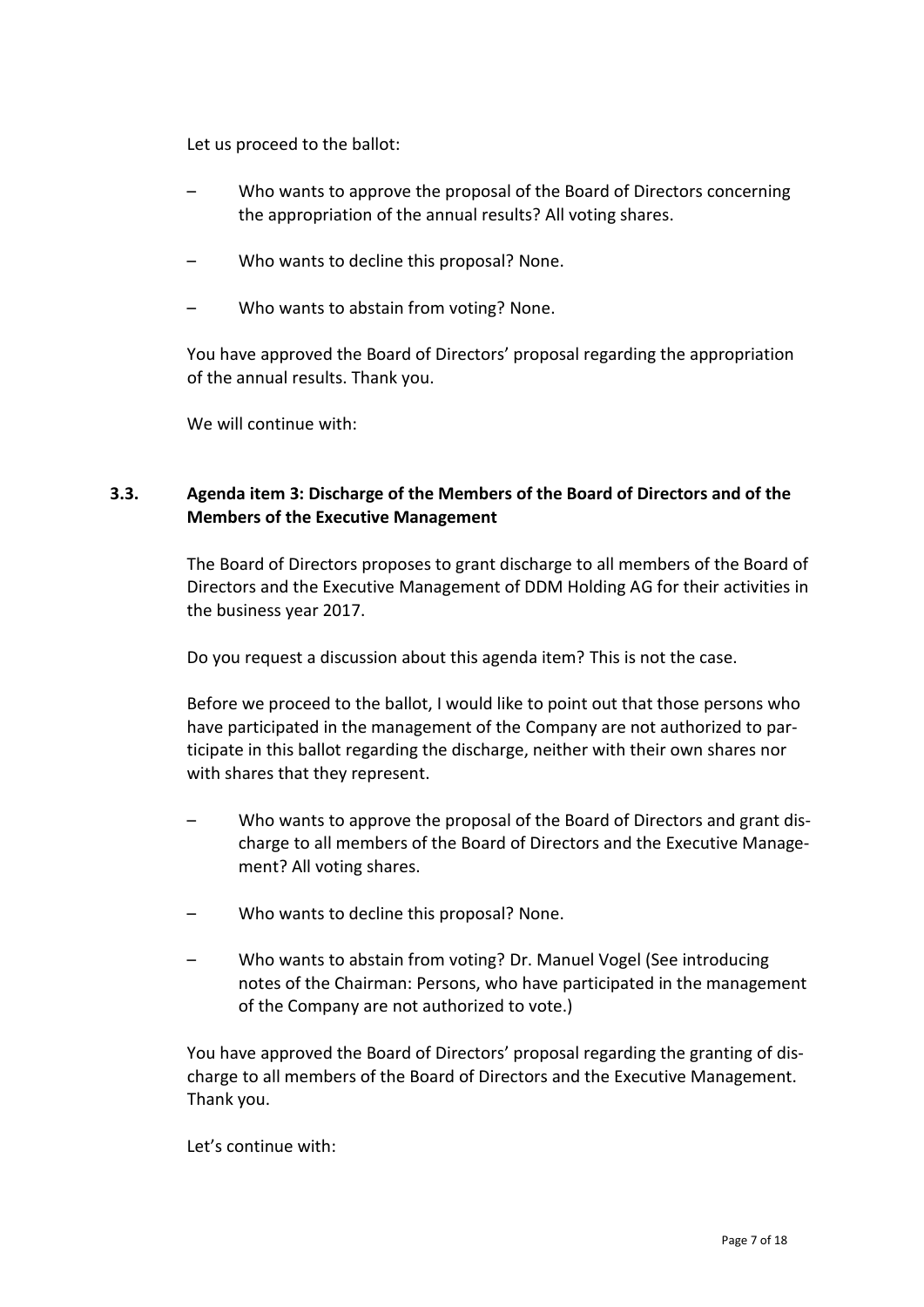#### **3.4. Agenda item 4: Elections**

Under agenda item 4, there are a number of elections that today's Annual General Shareholders' Meeting will resolve on.

#### **3.4.1. Agenda item 4.1: Re-Elections of the current Board Members**

First, the Annual General Shareholders' Meeting will vote on the re-election of the following members of the Board of Directors in alphabetical order, each for a term of one year ending after completion of the next annual general shareholders' meeting:

- Torgny Hellström
- Fredrik Waker
- Erik Fällström
- Mikael Nachemson

It should be noted that Dr. Manuel Vogel and myself have declined re-election as members of the Board of Directors. We would like to take this opportunity to thank Dr. Manuel Vogel for the trusting and successful cooperation.

Would you like to discuss this agenda item? This is not the case.

Before we proceed to the ballot, I would like to remind you that we will hold the re-elections individually for each existing board member.

#### **3.4.1.1. Torgny Hellström**

The Board of Directors of DDM Holding AG proposes to re-elect Torgny Hellström as member of the Board of Directors for a term of one year ending after completion of the next annual general shareholders' meeting.

- Who wants to approve the proposal of the Board of Directors concerning the re-election of Torgny Hellström as member of the Board of Directors for a term of one year ending after completion of the next annual general shareholders' meeting? All voting shares.
- Who wants to decline this proposal? None.
- Who wants to abstain from voting? None.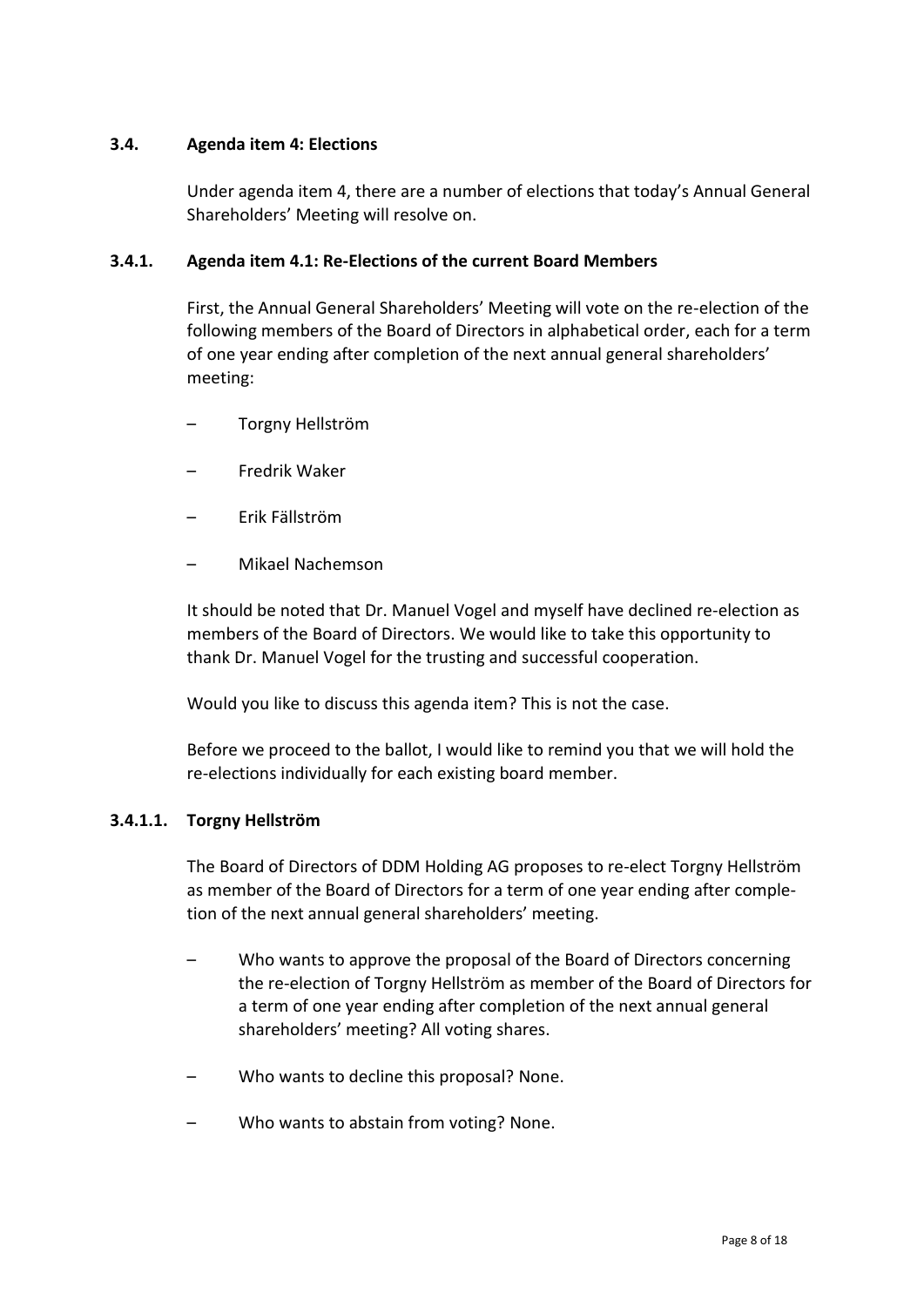You have approved the proposal of the Board of Directors and have re-elected Torgny Hellström as member of the Board of Directors for a term of one year ending after completion of the next annual general shareholders' meeting. Thank you.

#### **3.4.1.2. Fredrik Waker**

Next, we come to the re-election of Fredrik Waker. The Board of Directors of DDM Holding AG proposes to re-elect Fredrik Waker as member of the Board of Directors for a term of one year ending after completion of the next annual general shareholders' meeting.

- Who wants to approve the proposal of the Board of Directors concerning the re-election of Fredrik Waker as member of the Board of Directors for a term of one year ending after completion of the next annual general shareholders' meeting? All voting shares.
- Who wants to decline this proposal? None.
- Who wants to abstain from voting? None.

You have approved the proposal of the Board of Directors and have re-elected Fredrik Waker as member of the Board of Directors for a term of one year ending after completion of the next annual general shareholders' meeting. Thank you.

#### **3.4.1.3. Erik Fällström**

The Board of Directors of DDM Holding AG proposes to re-elect Erik Fällström as member of the Board of Directors for a term of one year ending after completion of the next annual general shareholders' meeting.

- Who wants to approve the proposal of the Board of Directors concerning the re-election of Erik Fällström as member of the Board of Directors for a term of one year ending after completion of the next annual general shareholders' meeting? All voting shares.
- Who wants to decline this proposal? None.
- Who wants to abstain from voting? None.

You have approved the proposal of the Board of Directors and have re-elected Erik Fällström as member of the Board of Directors for a term of one year ending after completion of the next annual general shareholders' meeting. Thank you.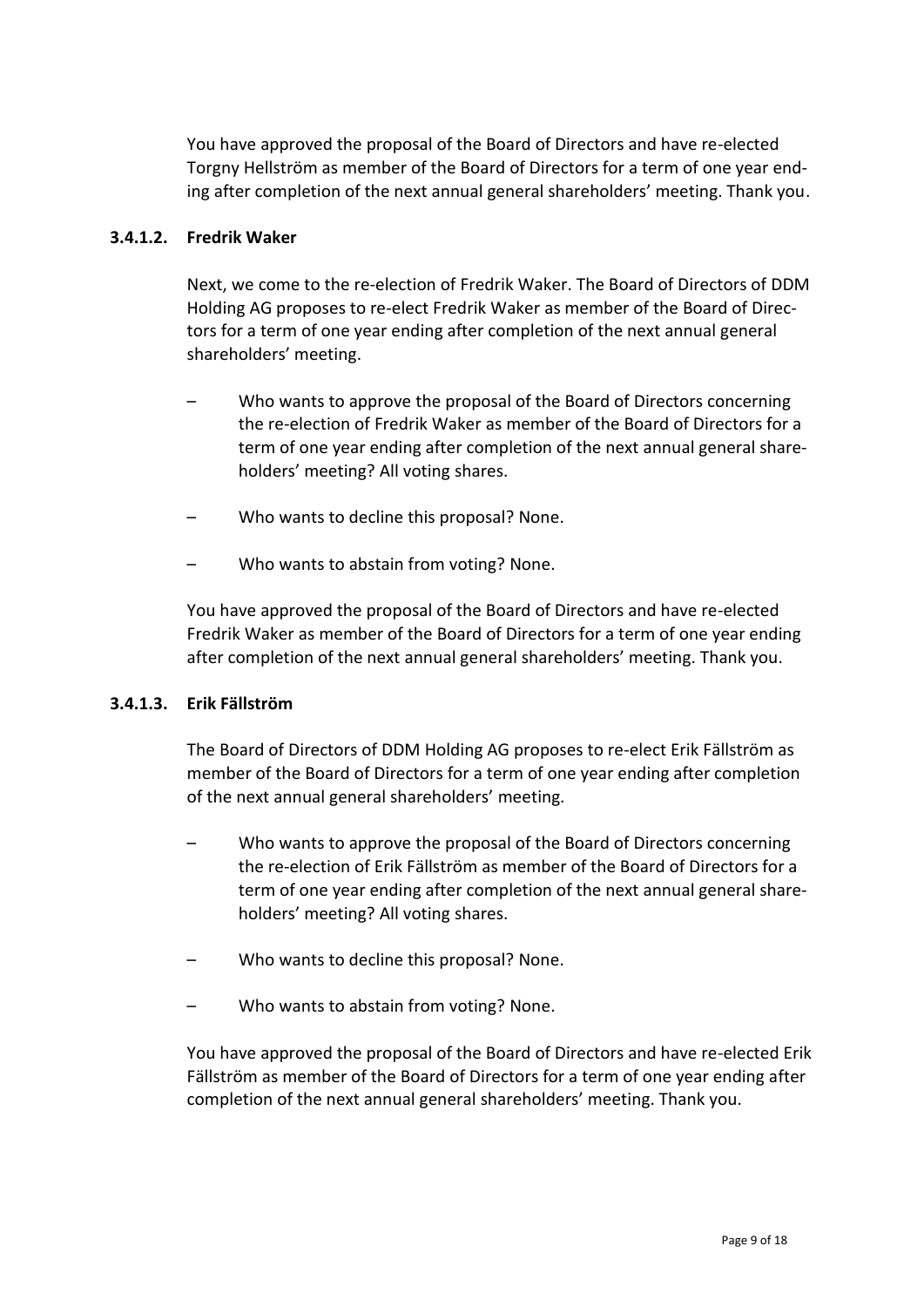#### **3.4.1.4. Mikael Nachemsom**

Last but not least, we come to the re-election of Mikael Nachemson. The Board of Directors of DDM Holding AG proposes to re-elect Mikael Nachemson as member of the Board of Directors for a term of one year ending after completion of the next annual general shareholders' meeting.

- Who wants to approve the proposal of the Board of Directors concerning the re-election of Mikael Nachemson as member of the Board of Directors for a term of one year ending after completion of the next annual general shareholders' meeting? All voting shares.
- Who wants to decline this proposal? None.
- Who wants to abstain from voting? None.

You have approved the proposal of the Board of Directors and have re-elected Mikael Nachemson as member of the Board of Directors for a term of one year ending after completion of the next annual general shareholders' meeting. Thank you.

I conclude that you have approved the proposal of the Board of Directors and have re-elected the members of the Board of Directors standing up for re-election. Those re-elected have confirmed acceptance of the re-election. I would like to thank you for the trust that you have placed in the Board of Directors of DDM Holding AG.

We will continue with:

# **3.4.2. Agenda item 4.2: Election of a new Board Member / Election of new Board Members**

No new member of the Board of Directors will be elected at this point.

The Board of Directors informs that, in the light of the Company's ambition to go to the main list on OMX Nasdaq Stock Exchange, the Company is in a process to consider two additional board members with relevant experience. Additional board members will be press released when appointed.

#### **3.4.3. Agenda item 4.3: Election of the Chairman**

The Board of Directors of DDM Holding AG proposes to elect Torgny Hellström as Chairman of the Board of Directors for a term of one year ending after completion of the next annual general shareholders' meeting.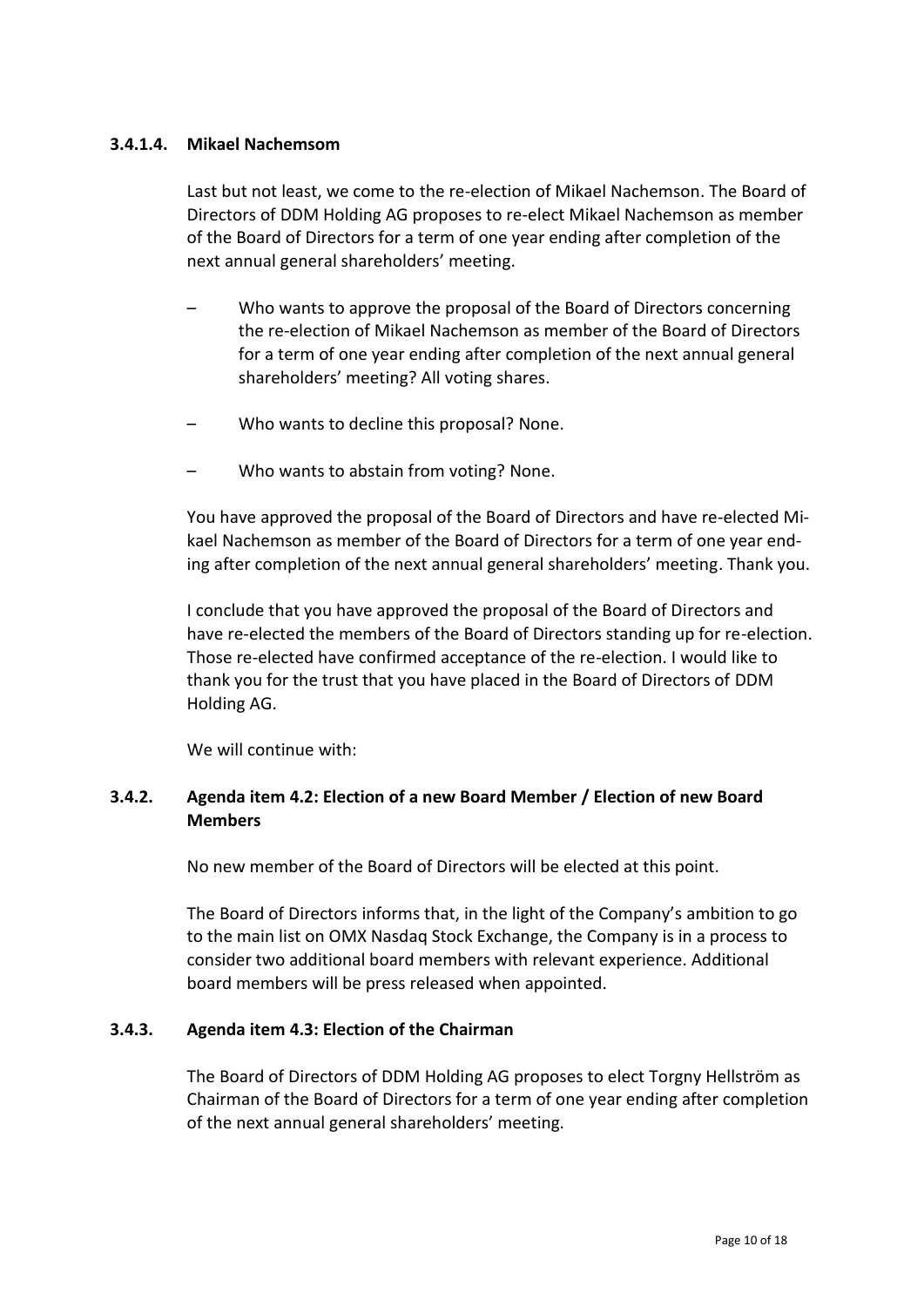Would you like to discuss this agenda item? This is not the case.

Let us proceed to the ballot then.

- Who wants to approve the proposal of the Board of Directors concerning the election of Torgny Hellström as Chairman of the Board of Directors for a term of one year ending after completion of the next annual general shareholders' meeting? All voting shares.
- Who wants to decline this proposal? None.
- Who wants to abstain from voting? None.

You have approved the proposal of the Board of Directors and have elected Torgny Hellström as Chairman of the Board of Directors for a term of one year ending after completion of the next annual general shareholders' meeting. Torgny Hellström has confirmed acceptance of the election. Thank you.

We will proceed with:

#### **3.4.4. Agenda item 4.4: Election of Members of the Remuneration Committee**

The Board of Directors proposes to elect Torgny Hellström and Erik Fällström as members of the remuneration committee for a term of one year until the next annual general shareholders' meeting.

Would you like to discuss this agenda item? This is not the case.

Let us proceed to the ballot then. Once again, we will carry out the elections individually.

#### **3.4.4.1. Torgny Hellström**

The Board of Directors of DDM Holding AG proposes to elect Torgny Hellström as member of the remuneration committee for a term of one year ending after completion of the next annual general shareholders' meeting.

- Who wants to approve the proposal of the Board of Directors concerning the election of Torgny Hellström as member of the remuneration committee for a term of one year ending after completion of the next annual general shareholders' meeting? All voting shares.
- Who wants to decline this proposal? None.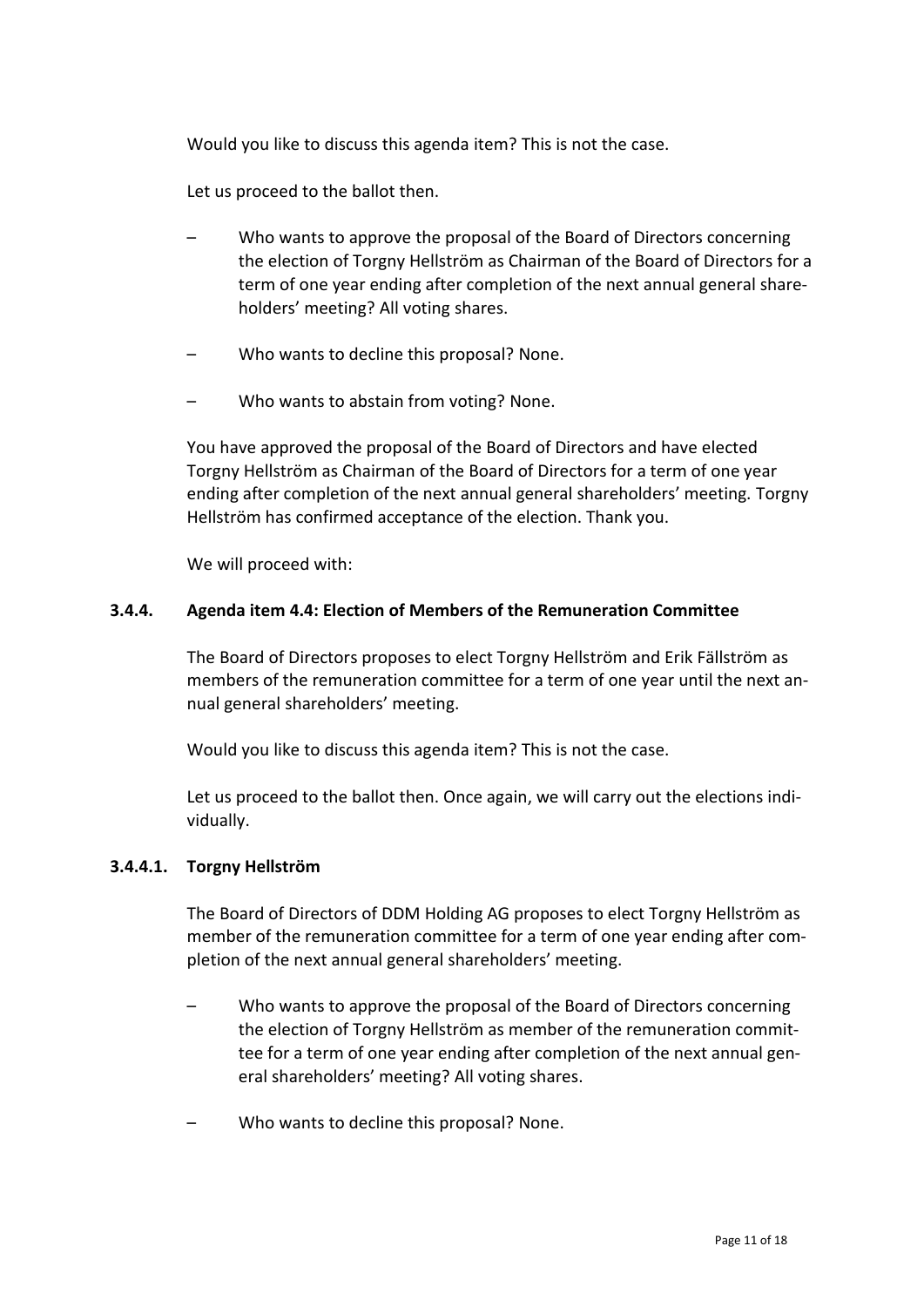– Who wants to abstain from voting? None.

You have approved the proposal of the Board of Directors and have elected Torgny Hellström as member of the remuneration committee and chair of the committee for a term of one year ending after completion of the next annual general shareholders' meeting. Torgny Hellström has confirmed acceptance of the election. Thank you.

#### **3.4.4.2. Erik Fällström**

We will continue with the election of Erik Fällström as member of the remuneration committee. The Board of Directors of DDM Holding AG proposes to elect Erik Fällström as member of the remuneration committee for a term of one year ending after completion of the next annual general shareholders' meeting.

- Who wants to approve the proposal of the Board of Directors concerning the election of Erik Fällström as member of the remuneration committee for a term of one year ending after completion of the next annual general shareholders' meeting? All voting shares.
- Who wants to decline this proposal? None.
- Who wants to abstain from voting? None.

You have approved the proposal of the Board of Directors and have elected Erik Fällström as member of the remuneration committee for a term of one year ending after completion of the next annual general shareholders' meeting. Torgny Hellström has confirmed acceptance of the re-election. Thank you.

We now come to:

#### **3.4.5. Agenda item 4.5: Re-Election of the Independent Proxy**

At the last ordinary general shareholders' meeting, Dr. Florian S. Jörg was elected as independent proxy for a term starting immediately after the extraordinary general shareholders' meeting and ending after todays' Annual General Shareholders' Meeting. The Board of Directors therefore proposes to re-elect Dr. Florian S. Jörg as independent proxy for a term of one year ending after completion of the next annual general shareholders' meeting.

Do you request a discussion about this agenda item? This is not the case.

Let us proceed to the ballot: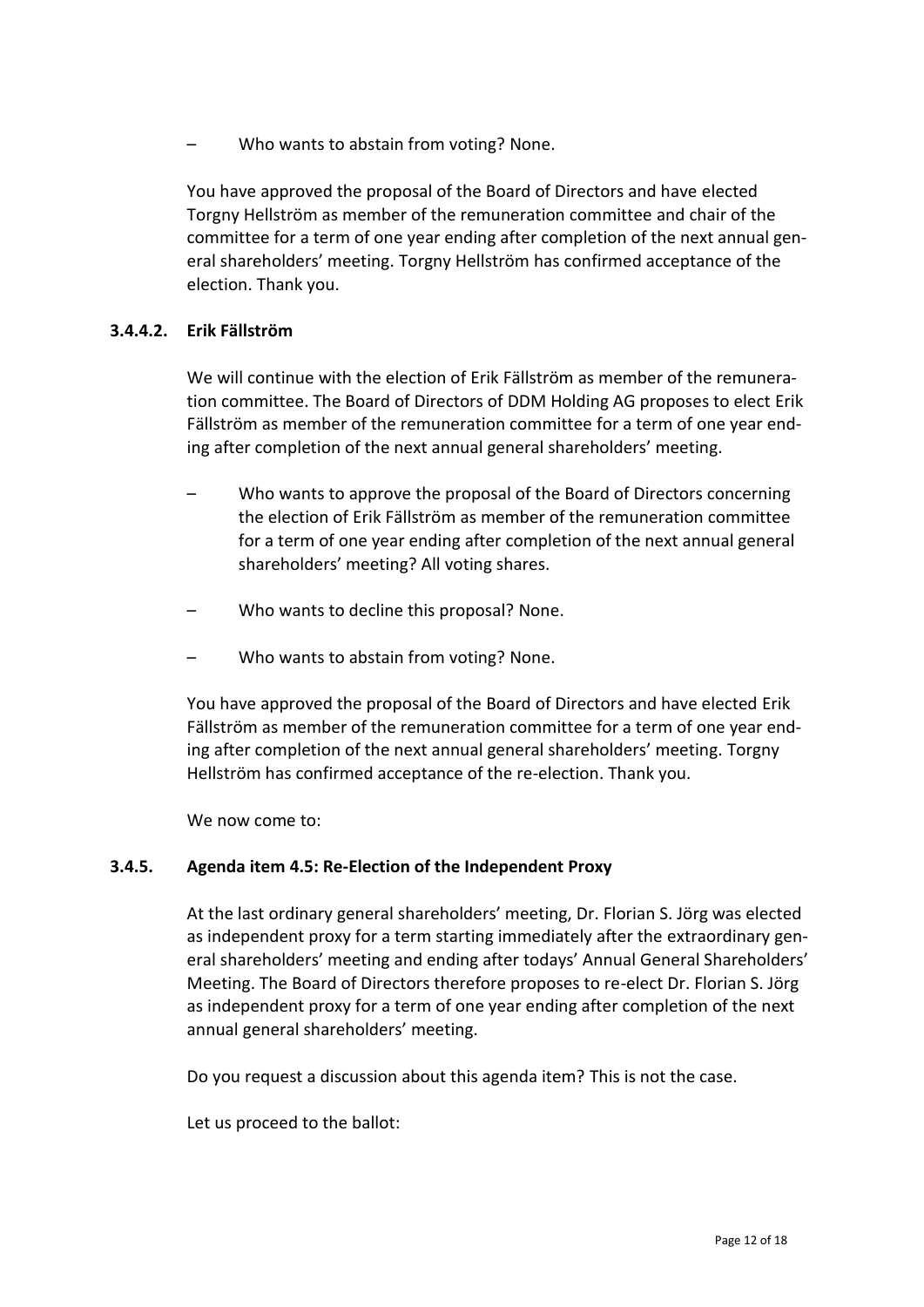- Who wants to approve the proposal of the Board of Directors concerning the re-election of Dr. Florian S. Jörg as independent proxy for a term of one year ending after completion of the next annual general shareholders' meeting? All voting shares.
- Who wants to decline this proposal? None.
- Who wants to abstain from voting? None.

You have approved the Board of Directors' proposal regarding the re-election of Dr. Florian S. Jörg as independent proxy for a term of one year ending after completion of the next annual general shareholders' meeting. Dr. Florian S. Jörg has confirmed acceptance of the re-election. Thank you

Let us proceed with:

#### **3.4.6. Agenda item 4.6: Re-Election of the Statutory Auditors**

The Board of Directors proposes to re-elect PricewaterhouseCoopers AG, Luzern, as the statutory auditors for the business year 2018. I can confirm that PricewaterhouseCoopers AG fulfills all independence requirements, is registered as a federally-supervised audit firm and thus qualifies as statutory auditors.

Do you request a discussion about this agenda item? This is not the case.

Let us proceed to the ballot:

- Who wants to approve the proposal of the Board of Directors concerning the re-election of PricewaterhouseCoopers AG, Luzern, as statutory auditors for the business year 2018? All voting shares.
- Who wants to decline this proposal? None
- Who wants to abstain from voting? None.

You have approved the Board of Directors' proposal regarding the re-election of PricewaterhouseCoopers AG, Luzern, as statutory auditors for the business year 2018. PricewaterhouseCoopers have confirmed acceptance of the re-election. Thank you.

I will now continue with: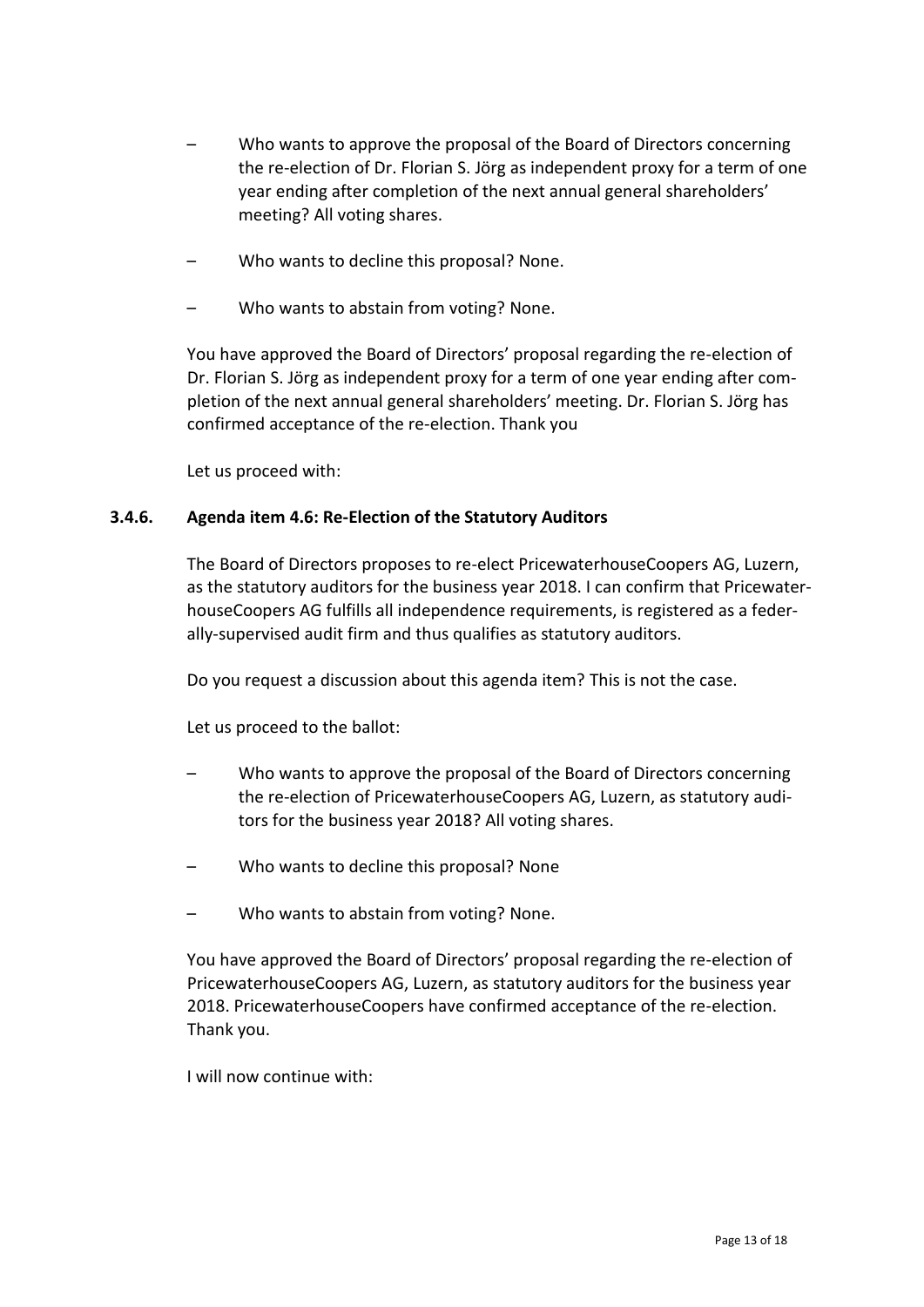#### **3.5. Agenda item 5: Consultative Vote on the Compensation Report 2017**

Following the implementation of the Swiss Ordinance against Excessive Compensation in Listed Stock Companies and in line with our Company's corporate governance approach, you, the shareholders of DDM Holding AG, will have the opportunity to express your opinion on the compensation report for the business year 2017, which was and is available on the Company's website and which also includes the principles behind, and the elements of, the remuneration paid to the members of the Board of Directors and the Executive Management of DDM Holding AG in the business year 2017 and compares these figures with the compensation figures for the business year 2016. The auditor's report on the Compensation Report 2017 was and is available on the Company's website. Please note that this will be a non-binding consultative vote only.

The Board of Directors proposes to approve, on a consultative basis, the compensation report for the business year 2017.

Would you like to discuss this agenda item? This is not the case.

Let us proceed to the ballot:

- Who wants to approve the proposal of the Board of Directors concerning the approval of the compensation report for the business year 2017, on a consultative basis? All voting shares.
- Who wants to decline this proposal on a consultative basis? None.
- Who wants to abstain from voting on a consultative basis? None.

You have approved the compensation report 2017 on a consultative basis. Thank you.

I continue with:

# **3.6. Agenda item 6: Votes on the Compensation of the Members of the Board of Directors and the Executive Management**

Agenda item 6 is split into several parts, as set forth in the invitation to today's Annual General Shareholders' Meeting. In particular, votes on the compensation of the Executive Management are split into votes on fixed and variable compensation.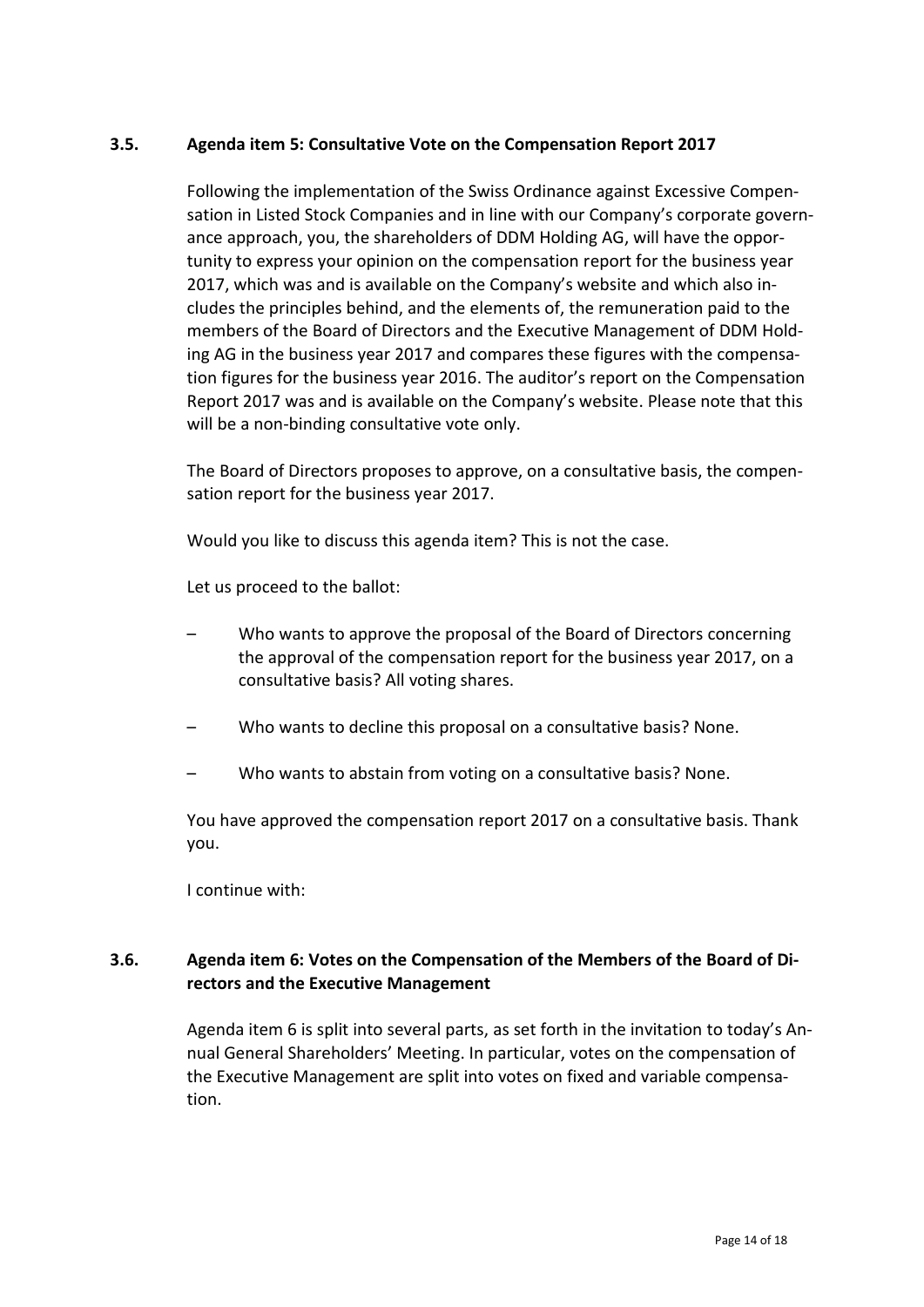# **3.6.1. Agenda item 6.1: Compensation for the Members of the Board of Directors for the period from the end of this Annual General Shareholders' Meeting until the end of the 2019 annual general shareholders' meeting**

The Board of Directors proposes to approve the maximum aggregate amount of CHF 1'000'000 as fixed compensation for the members of the Board of Directors for the period until the end of the 2019 annual general shareholders' meeting.

The proposal consists of the remuneration of the members of the Board of Directors as well as remuneration for their services rendered in board committees and remuneration for potential consulting services provided. It is also taking the increasing number of board members into consideration. The actual compensation paid to each member of the Board of Directors for a business year is disclosed in the respective compensation report governing such business year and is made available (together with the accompanying audit report) to the shareholders in accordance with the applicable Swiss law.

Do you request a discussion about this agenda item? This is not the case.

Let us proceed to the ballot:

- Who wants to approve the proposal of the Board of Directors concerning the approval of the maximum aggregate amount of CHF 1'000'000 as fixed compensation for the members of the Board of Directors for the period until the end of the 2019 annual general shareholders' meeting? All voting shares.
- Who wants to decline this proposal? None.
- Who wants to abstain from voting? None.

You have approved the Board of Directors' proposal concerning the approval of the maximum aggregate amount of CHF 1'000'000 as fixed compensation for the members of the Board of Directors for the period until the end of the 2019 annual general shareholders' meeting. Thank you.

We continue with:

# **3.6.2. Agenda item 6.2: Compensation of the Members of the Executive Management for the Business Year 2018**

We shall continue with the fourth part under agenda item 6.2 which is the resolution on the compensation of the members of the Executive Management for the business year 2018. This part itself is once again divided into two agenda items.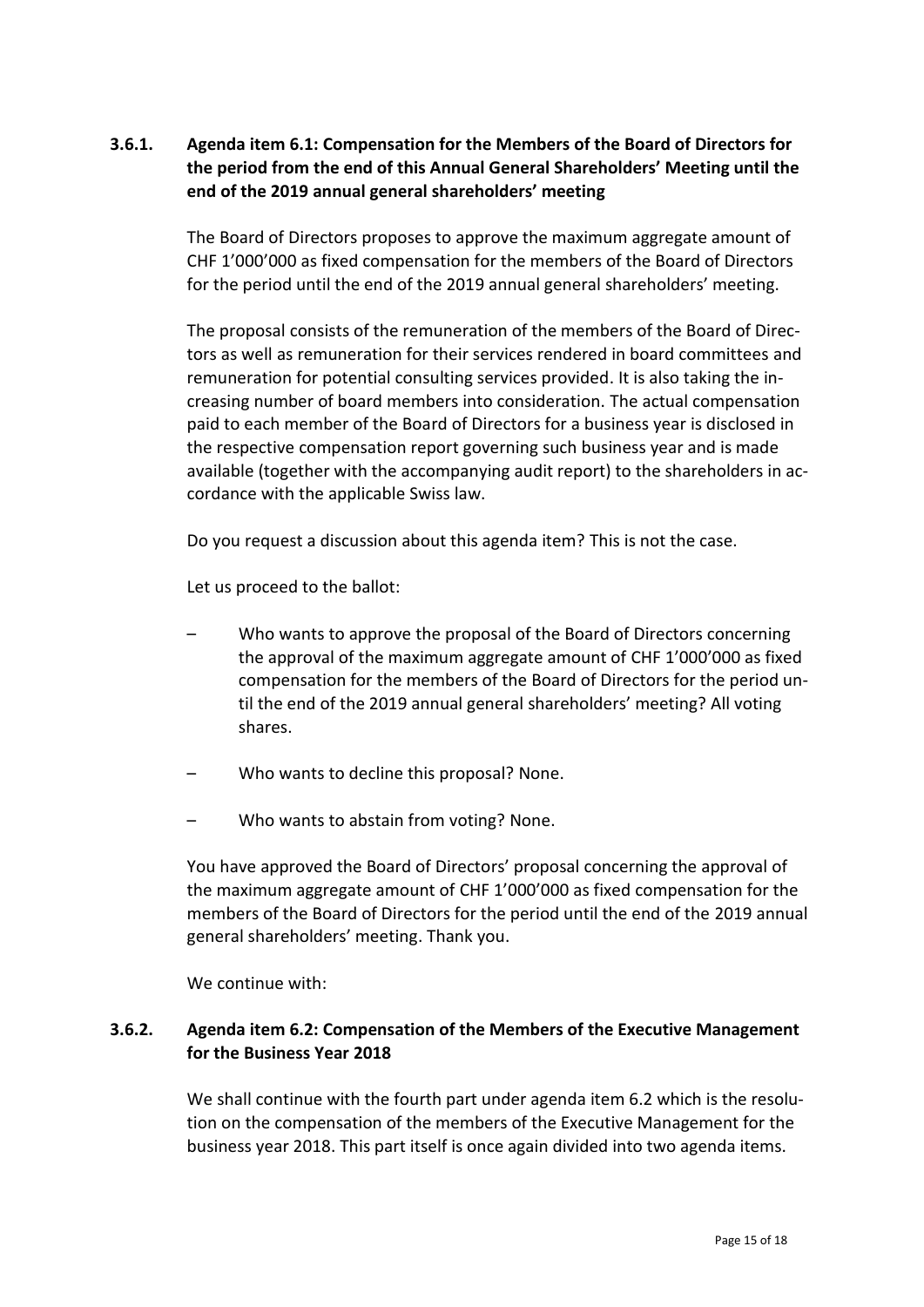First, today's Annual General Shareholders' Meeting may resolve on the approval of the maximum aggregate amount of variable compensation for the members of the Executive Management for 2018. Thereafter, shareholders may also resolve on the approval of the maximum aggregate amount of fixed compensation for the members of the Executive Management for 2019.

# **3.6.2.1. Agenda item 6.2.1: Approval of the Maximum Aggregate Amount of Variable Compensation**

The Board of Directors proposes to approve the maximum aggregate amount of CHF 1'300'000 as variable compensation for the Executive Management regarding their performance for the business year 2018 (i.e. from 1 January 2018 until 31 December 2018).

The actual compensation paid to the members of the Executive Management for a business year will be disclosed in the respective compensation report governing such business year and will be made available (together with the accompanying audit report) to the shareholders in accordance with applicable Swiss law.

The variable compensation of members of the Executive Management consists of cash remuneration and share options granted under a share option plan implemented by the Board in accordance with article 3quater of the Company's articles of association and is subject to the approval of the maximum aggregate amount of variable compensation by the Annual General Shareholders' Meeting and is determined taking into consideration the duties and responsibility of the recipients, performance of the Company and the individual member.

If you wish to receive further information on DDM's Board and Executive Remuneration, I would kindly refer you to the compensation report, which was and is available on the Company's website

Do you request a discussion about this agenda item? This is not the case.

Let us proceed to the ballot:

- Who wants to approve the proposal of the Board of Directors concerning the approval of the maximum aggregate amount of CHF 1'300'000 as variable compensation for the Executive Management regarding their performance for the business year 2018? All voting shares.
- Who wants to decline this proposal? None.
- Who wants to abstain from voting? None.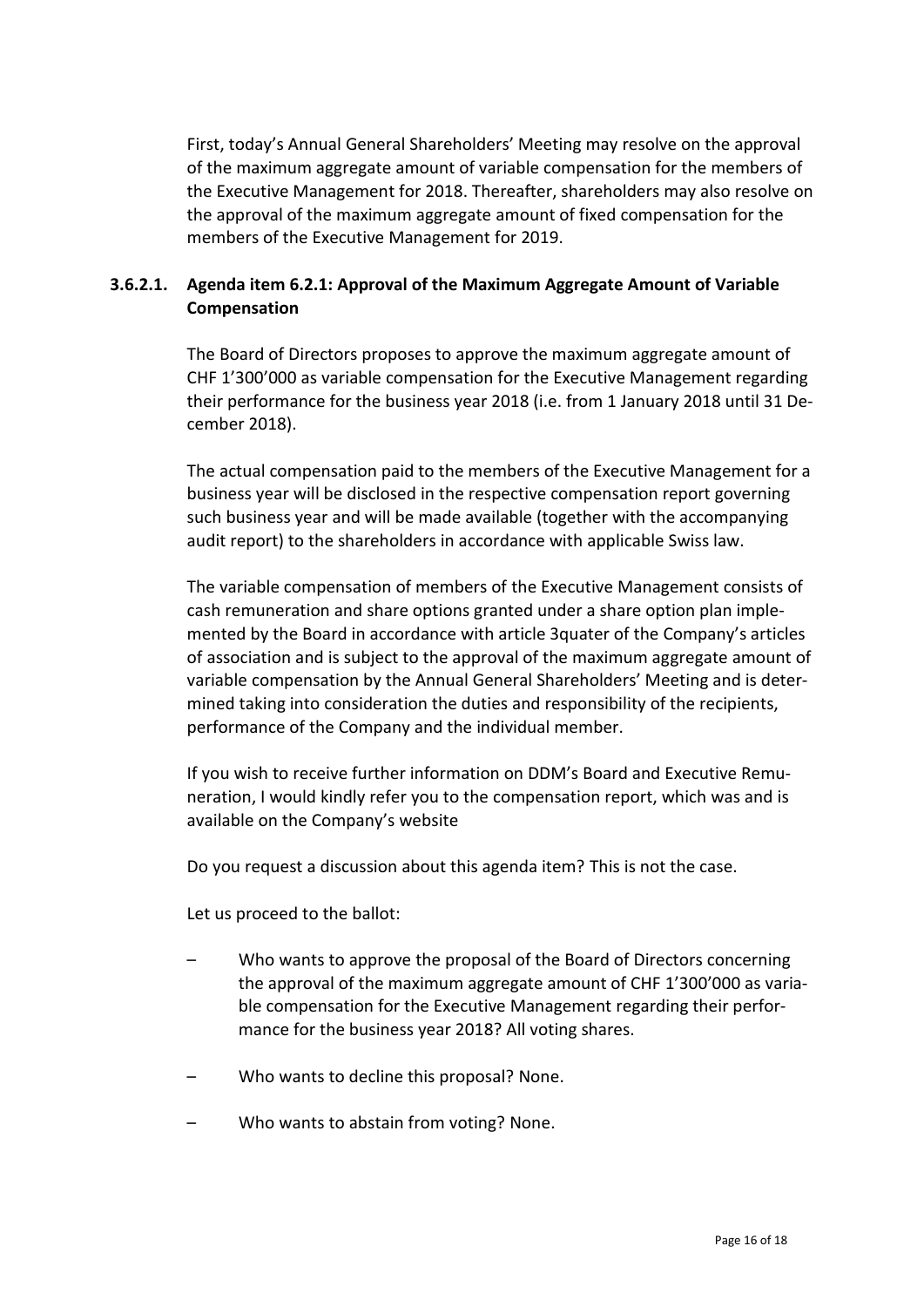You have approved the Board of Directors' proposal concerning the approval of the maximum aggregate amount of CHF 1'300'000 as variable compensation for the Executive Management regarding their performance for the business year 2018. Thank you.

We continue with:

# **3.6.3. Agenda item 6.3: Maximum Aggregate Amount of Fixed Compensation of the Members of the Executive Management for the Business Year 2019**

The Board of Directors proposes to approve the maximum aggregate amount of CHF 1'200'000 as fixed compensation for the members of the Executive Management for the business year 2019 (i.e. from 1 January 2019 until 31 December 2019).

Do you request a discussion about this agenda item? This is not the case.

Let us proceed to the ballot:

- Who wants to approve the proposal of the Board of Directors concerning the approval of the maximum aggregate amount of CHF 1'200'000 as fixed compensation for the members of the Executive Management for the business year 2019? All voting shares.
- Who wants to decline this proposal? None.
- Who wants to abstain from voting? None.

You have approved the Board of Directors' proposal concerning the approval of the maximum aggregate amount of CHF 1'200'000 as fixed compensation for the members of the Executive Management for the business year 2019. Thank you.

We continue with item 7, the last item on the agenda of today's Annual General Shareholders' Meeting:

#### **3.6.4. Agenda item 7: Amendment of the Conditional Share Capital**

The Board of Directors proposes to approve an amendment to the Conditional Share Capital (Art. 3<sup>quater</sup>) as follows:

*" <sup>1</sup> The share capital of the Company shall be increased by a maximum aggregate amount of CHF 1'000'000 through the issuance of a maximum of 1'000'000 registered shares, which shall be fully paid-in, with a nominal value of CHF 1.00 per*